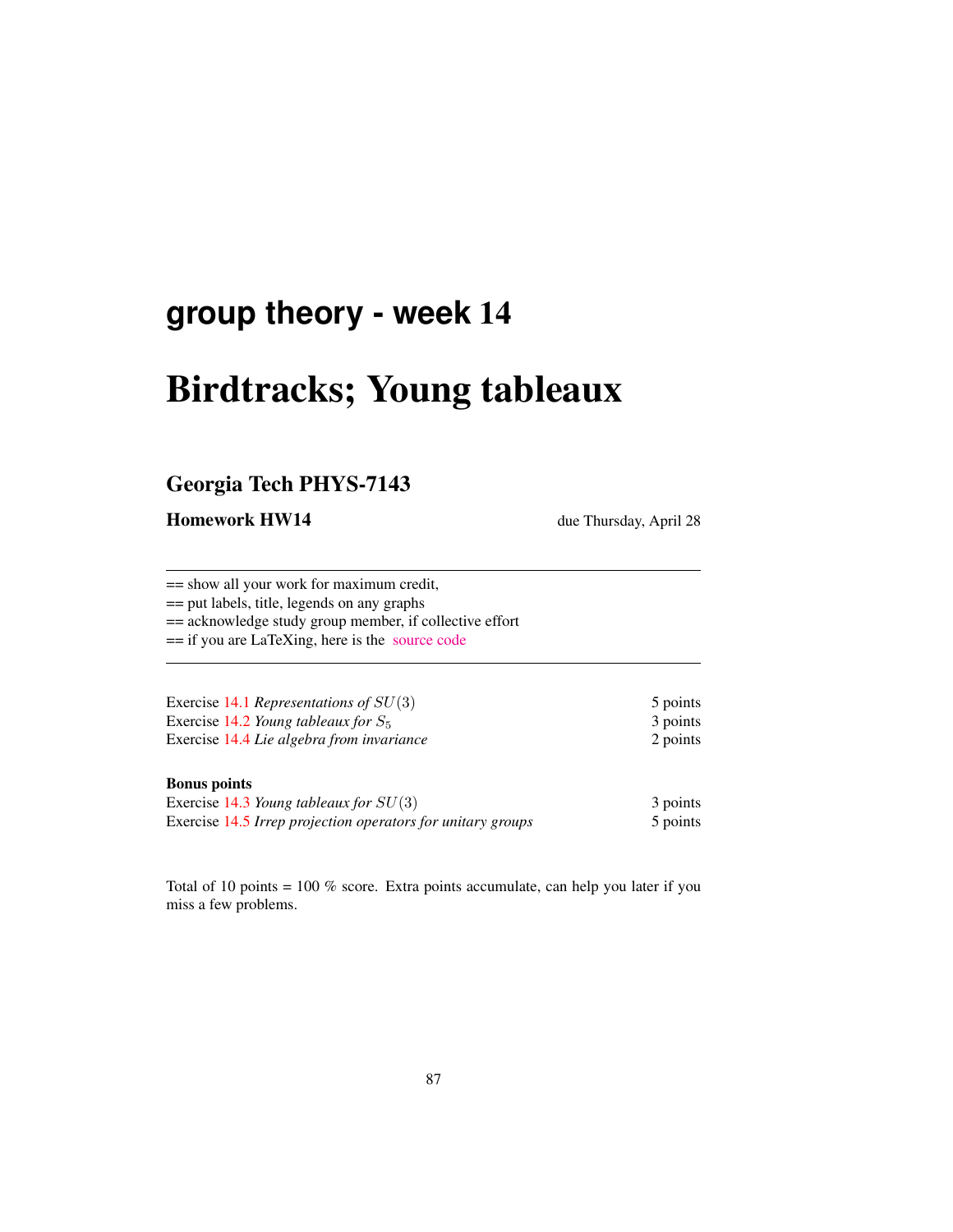#### 2016-04-19 Predrag Lecture 27 Birdtracks

Predrag's monograph [1], *[Group Theory Birdtracks, Lie's, and Exceptional](http://birdtracks.eu/version9.0/) [Groups](http://birdtracks.eu/version9.0/)*, Sect. 2.1 *Basic concepts*, Sect. 2.1 *First example: SU*(n). Chap. 1 explains pretty well what the monograph is about.

#### 2016-04-21 Boris Lecture 28 Many particle systems. Young tableaux

Gutkin notes, [Lect. 12](http://birdtracks.eu/courses/PHYS-7143-16/groups.pdf) *Many particle systems. Young tableaux*.

Excerpt from Predrag's monograph [1], fetch it [here:](http://birdtracks.eu/courses/PHYS-7143-16/week15lect29.pdf) Sect. 9.3 *Young tableaux*.

### **References**

[1] P. Cvitanovic,´ *[Group Theory - Birdtracks, Lie's, and Exceptional Groups](birdtracks.eu)*(Princeton Univ. Press, Princeton, NJ, 2008).

## **Exercises**

- 14.1. **Representations of**  $SU(3)$ . Any irrep of  $SU(3)$  can be labeled  $D(p, q)$  by its highest weight  $\lambda = p\lambda_1 + q\lambda_2$ , where  $\lambda_{1,2}$  are the two fundamental weights.
	- (a) Find all irreps  $D(p, q)$  of  $SU(3)$  with the dimensions less then 20 (see lecture notes for the dimensions of  $D(p, q)$ ).
	- (b) Draw the lattice  $\Lambda$  generated by  $\lambda_{1,2}$  and mark there all the weights v (i.e., lattice nodes) which belong to irrep.  $D(3,0)$ . Is  $D(3,0)$  a real irrep?
	- (c) Consider product (reducible) representation 3  $\otimes$  3, where 3 =  $D(1,0)$  is the fundamental irrep. Mark all the weights v on  $\Lambda$  which belong to 3  $\otimes$  3. Using this find out decomposition of 3 ⊗ 3 into irreps:

 $3 \otimes 3 = \Box \oplus \Delta, \qquad \Box =?, \qquad \Delta =?$ 

Hint: see lecture notes for similar exercise on  $3 \otimes \overline{3}$ .

(d) Using previous results find decomposition of  $3 \otimes 3 \otimes 3$  into irreps.

(B. Gutkin)

#### 14.2. Young tableaux for  $S_5$ .

- (a) Draw all Young diagrams for the symmetric group  $S_5$ . How many irreducible representations has it? Which of the diagrams correspond to one-dimensional irreps?
- (b) Find Young diagram corresponding to the irrep of  $S<sub>5</sub>$  with the largest dimension? Draw Young tableaux corresponding to this irrep/Young diagram. What is the dimension of this irrep?
- (c) What are the dimensions of the remaining irreps?

(B. Gutkin)

PHYS-7143-16 week14 2016-04-26